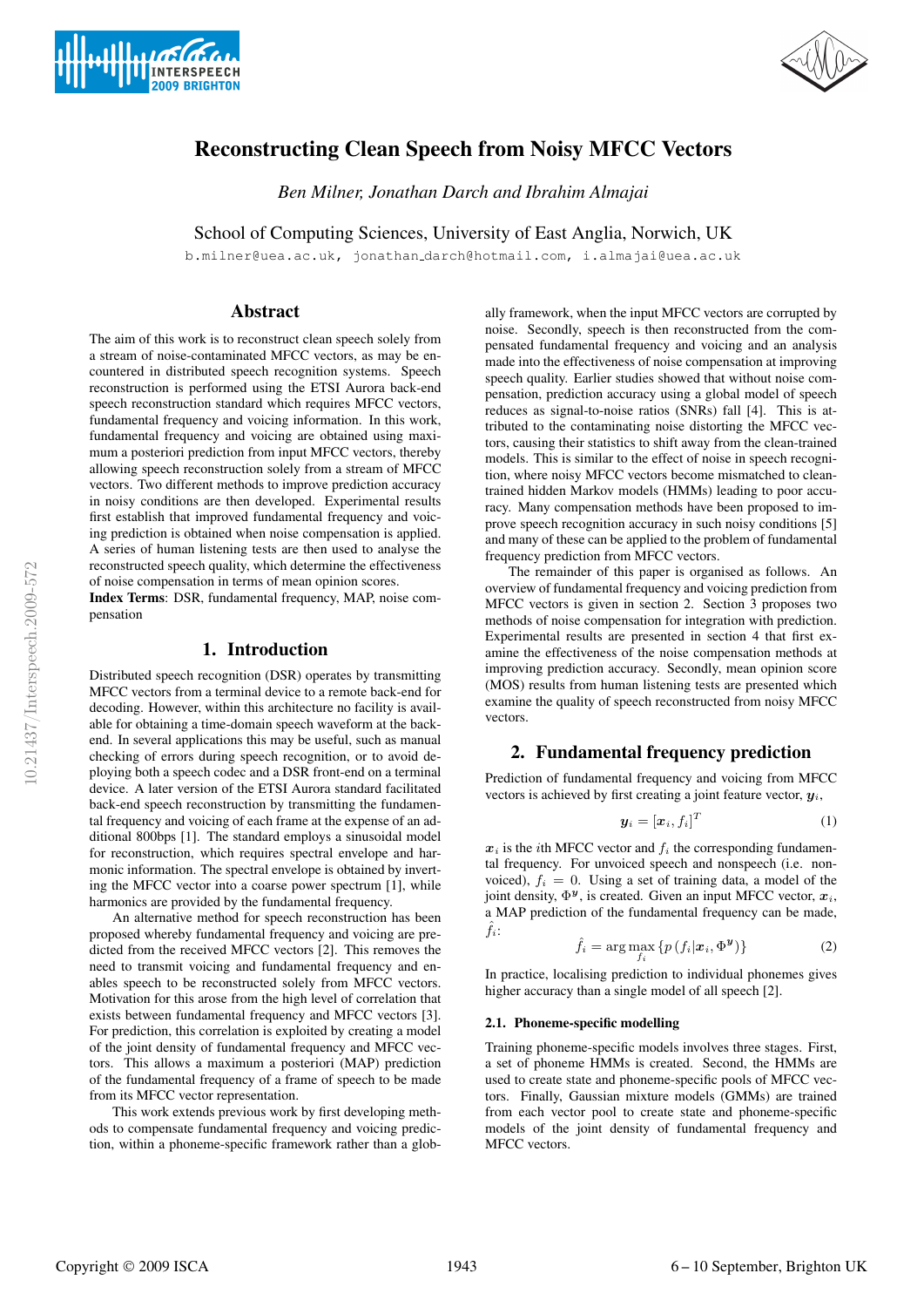Phoneme localisation in training and testing is achieved using a set of  $W + 1$  left-right HMMs, which model the W phonemes in the database and nonspeech. These comprise  $S = 3$  states with  $H = 8$  modes per state and are arranged in an unconstrained grammar to place no constraints on the speech.

The HMMs are used to force align the training data to reference phoneme sequences which provides, for each training data utterance  $X = [x_1, \ldots, x_N]$ , comprising N MFCC vectors, state and phoneme alignments where MFCC vector  $x_i$  is allocated to state  $q_i$  of phoneme  $m_i$ . Each MFCC vector,  $x_i$ , is then joined by its fundamental frequency value,  $f_i$ , to form a joint feature vector,  $y_i$ , as in equation 1.

The state and phoneme allocation for each MFCC vector, and the voicing class, enable voiced and nonvoiced vector pools,  $\Omega_{s,w}^{\rm v}$  and  $\Omega_{s,w}^{\rm nv}$ , to be created in each state s in each phoneme w

$$
\Omega_{s,w}^{\mathbf{v}} = \{ \mathbf{y}_i \in Z \; : \; f_i \neq 0, \; q_i = s, m_i = w \}
$$
  
\n
$$
\Omega_{s,w}^{\mathbf{nv}} = \{ \mathbf{y}_i \in Z \; : \; f_i = 0, \; q_i = s, m_i = w \}
$$
  
\n
$$
1 \leq s \leq S, \quad 0 \leq w \leq W \tag{3}
$$

Z represents the complete set of training data vectors.

The joint density of fundamental frequency and MFCC vectors can be modelled by applying expectation-maximisation clustering to each of the vector pools. This results in voiced and nonvoiced GMMs,  $\Phi_{s,w}^{\rm v}$  and  $\Phi_{s,w}^{\rm nv}$ , associated with each state s of each phoneme model  $w$ . The voiced GMMs take the form

$$
\Phi_{s,w}^{\mathrm{v}}(\boldsymbol{y}) = \sum_{k=1}^{K} \alpha_{k,s,w}^{\mathrm{v}} \mathcal{N}(\boldsymbol{y}; \boldsymbol{\mu}_{k,s,w}^{\mathrm{v}, \boldsymbol{y}}, \boldsymbol{\Sigma}_{k,s,w}^{\mathrm{v}, \boldsymbol{y}\boldsymbol{y}})
$$
(4)

where the kth Gaussian distribution in the voiced GMM for state s and model w has prior probability  $\alpha_{k,s,w}^{V}$ , and mean  $\mu_{k,s,w}^{v,y}$ , and covariance  $\Sigma_{k,s,w}^{\overline{v,y}y}$ , where:

$$
\boldsymbol{\mu}_{k,s,w}^{\text{v},y} = \left[ \begin{array}{c} \boldsymbol{\mu}_{k,s,w}^{\text{v},x} \\ \boldsymbol{\mu}_{k,s,w}^{\text{v},f} \end{array} \right], \quad \boldsymbol{\Sigma}_{k,s,w}^{\text{v},yy} = \left[ \begin{array}{cc} \boldsymbol{\Sigma}_{k,s,w}^{\text{v},xx} & \boldsymbol{\Sigma}_{k,s,w}^{\text{v},xf} \\ \boldsymbol{\Sigma}_{k,s,w}^{\text{v},fx} & \boldsymbol{\Sigma}_{k,s,w}^{\text{v},ff} \end{array} \right] \tag{5}
$$

Similar to equation 4, nonvoiced GMMs,  $\Phi_{s,w}^{\text{nv}}$ , are created.

#### 2.2. Prediction of fundamental frequency and voicing

For prediction, state and phoneme allocations,  $q_i$  and  $m_i$ , for each each input MFCC vector,  $x_i$ , are determined by the network of HMMs. The voicing of the *i*th frame is computed as

$$
\widehat{voicing}(i) = \begin{cases}\n\text{voiced} & \Phi_{q_i, m_i}^{\mathbf{v}, \boldsymbol{x}}(\boldsymbol{x}_i) \ge \Phi_{q_i, m_i}^{\mathbf{nv}, \boldsymbol{x}}(\boldsymbol{x}_i) \\
\text{nonvoiced} & \Phi_{q_i, m_i}^{\mathbf{nv}, \boldsymbol{x}}(\boldsymbol{x}_i) > \Phi_{q_i, m_i}^{\mathbf{v}, \boldsymbol{x}}(\boldsymbol{x}_i) \\
\end{cases}
$$
\n(6)

 $\Phi_{q_i,m_i}^{v,x}$  and  $\Phi_{q_i,m_i}^{nv,x}$  represent voiced and nonvoiced GMMs that have been marginalised to the MFCC vector component,  $x$ .

For MFCC vectors classified as voiced, a weighted MAP prediction of fundamental frequency,  $\hat{f}_i$ , is made using each of the K clusters,  $\phi_{k,q_i,m_i}^{\mathrm{v}}$ , in the voiced GMM,  $\Phi_{q_i,m_i}^{\mathrm{v}}$ :

$$
\hat{f}_i = \sum_{k=1}^K h_{k,q_i,m_i}(\boldsymbol{x}_i) \arg \max_{f_i} \left\{ p\left(f_i|\boldsymbol{x}_i, \phi_{k,q_i,m_i}^v\right) \right\} \quad (7)
$$

 $h_{k,q_i,m_i}(\boldsymbol{x}_i)$  is the posterior probability of  $\boldsymbol{x}_i$  belonging to the kth cluster of the GMM in state  $q_i$  and phoneme  $m_i$ :

$$
h_{k,q_i,m_i}(\boldsymbol{x}_i) = \frac{\alpha_{k,q_i,m_i} p\left(\boldsymbol{x}_i | \phi_{k,q_i,m_i}^{\boldsymbol{x}}\right)}{\sum_{k=1}^{K} \alpha_{k,q_i,m_i} p\left(\boldsymbol{x}_i | \phi_{k,q_i,m_i}^{\boldsymbol{x}}\right)}
$$
(8)

 $p\left(\boldsymbol{x}_i|\phi^{\boldsymbol{x}}_{k,q_i,m_i}\right)$  is the marginal distribution of the MFCC vector for the kth cluster of the GMM in state  $q_i$  and model  $m_i$ .

### 3. Noise compensation

Fundamental frequency and voicing prediction work well in clean conditions but become less accurate in noise, which introduces a mismatch between the noisy MFCCs and clean models. This is similar to the problem of speech recognition in noise, where many solutions have been proposed to reduce the mismatch and can be categorised as feature-domain or modeldomain methods [5]. Many of these methods can be applied to prediction. Due to their success in robust speech recognition, the feature-domain method of spectral subtraction and modeldomain method of model adaptation have been selected as two alternative compensation methods to integrate with prediction.

#### 3.1. Spectral subtraction

Spectral subtraction is applied to the MFCC vectors by inverting them to the filterbank domain where speech and noise are additive. MFCC vectors are zero-padded to the dimensionality, J, of the filterbank and an inverse discrete cosine transform (DCT) applied, followed by an exponential operation to obtain linear filterbank features,  $x_i^{\text{fb}}$ :

$$
x_i^{\text{fb}} = \exp\left(C^{-1}x_i\right) \tag{9}
$$

 $C$  is the DCT matrix, where each element  $c_{ij}$  is given as:

$$
c_{ij} = \cos\left\{\frac{i\pi(j+0.5)}{J}\right\} \quad 0 \le i, j \le J-1 \tag{10}
$$

Of the many variants of spectral subtraction, this work uses linear spectral subtraction with an over-subtraction factor,  $\alpha$ , and a maximum attenuation threshold,  $\beta$ . The clean speech filterbank estimate,  $\hat{s}_i^{\text{fb}}(j)$ , for the *j*th channel of the *i*th frame is given as

$$
\hat{s}_i^{\text{fb}}(j) = \begin{cases}\n x_i^{\text{fb}}(j) - \alpha \hat{d}_i^{\text{fb}}(j) & x_i^{\text{fb}}(j) - \alpha \hat{d}_i^{\text{fb}}(j) > \beta \, x_i^{\text{fb}}(j) \\
 \beta \, x_i^{\text{fb}}(j) & \text{otherwise}\n\end{cases}
$$
\n(11)

 $\hat{d}^{\text{fb}}(j)$  is the noise estimate and is computed from the first few nonspeech MFCC vectors in the utterance. Following spectral subtraction, the clean speech filterbank estimate,  $\hat{s}_i^{\text{fb}}$ , is transformed to the MFCC domain using log and DCT operations.

#### 3.2. Model adaptation

Model adaptation transforms the statistics of the clean-trained GMMs to model noise-contaminated MFCC vectors. From equation 5, the GMMs comprise a joint mean vector and joint covariance matrix, which must be adapted to model noisy speech. For clarity, state and phoneme indices,  $s$  and  $w$ , and the voicing superscript are dropped from the notation in this section. In the mean vector, the MFCC component,  $\mu_k^x$ , is affected by noise and must be adapted. The fundamental frequency component,  $\mu_k^f$ , is independent of noise and can be left unadapted. In the joint covariance matrix, the variance of fundamental frequency,  $\Sigma_k^{ff}$ , is independent of noise and requires no adaptation. The covariance of the MFCCs,  $\Sigma_k^{xx}$ , is affected by noise and must be adapted. The cross-covariances of MFCCs and fundamental frequency,  $\Sigma_k^{xf}$  and  $\Sigma_k^{fx}$ , are equal due to the symmetry property of the covariance matrix and are computed:

$$
\Sigma_k^{xf} = E[(x - \mu_k^x)(f - \mu_k^f)] \tag{12}
$$

d

With the addition of noise, the cross-covariance can be written:

$$
\Sigma_k^{(x+d)f} = E[(x+d-\mu_k^x-\mu_k^d)(f-\mu_k^f)]
$$
  
= 
$$
E[(x-\mu_k^x)(f-\mu_k^f)] + E[(d-\mu_k^d)(f-\mu_k^f)]
$$
  
= 
$$
\Sigma_k^{xf} + \Sigma_k^{df}
$$
 (13)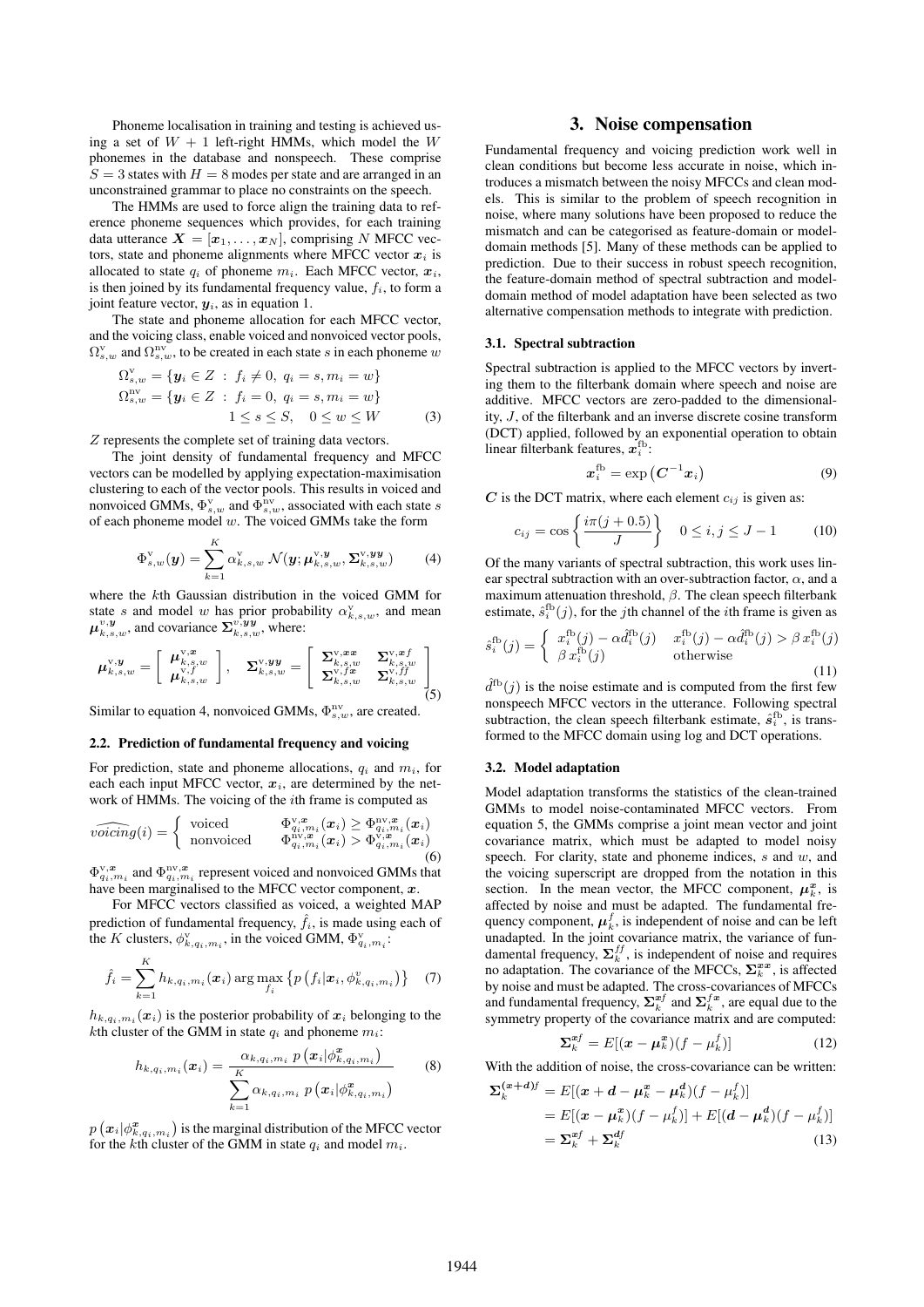The term  $\Sigma_k^{df}$  is the cross-covariance of noise and fundamental frequency which is zero, as noise and fundamental frequency are independent. Therefore both  $\sum_{k}^{xf}$  and  $\sum_{k}^{f_x}$  are independent of noise and require no adaptation. So the components in equation 5 that require adaptation to noise are the MFCC means and covariances,  $\mu_k^x$  and  $\Sigma_k^{xx}$ .

Adaptation takes place in the filterbank domain. The MFCC means and covariances are zero-padded to the dimensionality of the filterbank and converted to log filterbank domain means and covariances,  $\mu_k^{\mathbf{x},\text{lfb}}$  and  $\Sigma_k^{\mathbf{x},\text{lfb}}$ , by inverse DCTs:

$$
\mu_k^{x,\text{1fb}} = C^{-1} \mu_k^x, \qquad \Sigma_k^{xx,\text{1fb}} = C^{-1} \Sigma_k^{xx} (C^{-1})^T \tag{14}
$$

The MFCCs are assumed to be Gaussian which also holds in the log filterbank domain. In the linear filterbank domain the vectors will be log normally distributed. The log filterbank means and covariances can be transformed into the linear filerbank domain,  $\mu_k^{\mathbf{x},\text{fb}}$  and  $\Sigma_k^{\mathbf{x}\mathbf{x},\text{fb}}$ , as [6]:

$$
\mu_k^{\boldsymbol{x},\text{fb}}(i) = \exp\left\{\mu_k^{\boldsymbol{x},\text{lfb}}(i) + \frac{\text{diag}(\boldsymbol{\Sigma}_k^{\boldsymbol{x}\boldsymbol{x},\text{lfb}}(i,i))}{2}\right\} \quad (15)
$$

$$
\Sigma_k^{xx,fb}(i,j) = \mu_k^{x,fb}(i)\mu_k^{x,fb}(j)\exp\left\{\Sigma_k^{xx,lfb}(i,j) - 1\right\}
$$
 (16)

Noisy filterbank means and covariances,  $\mu_k^{z,fb}$  and  $\Sigma_k^{zz,fb}$ , are computed by adding noise means and covariances,  $\mu^{d,fb}$  and  $\Sigma^{dd,fb}$ , to the clean speech statistics:

$$
\mu_k^{z, \text{fb}} = \mu_k^{x, \text{fb}} + \mu^{d, \text{fb}}, \quad \Sigma_k^{zz, \text{fb}} = \Sigma_k^{xx, \text{fb}} + \Sigma^{dd, \text{fb}} \quad (17)
$$

The noisy filterbank means and covariances are transformed to the log filterbank domain using the inverse of equations 15 and 16 and then to noisy MFCC domain means and covariances,  $\mu_k^z$  and  $\Sigma_k^{zz}$ , using 1-D and 2-D DCTs. These replace the clean speech means and covariances in equation 5 to give noiseadapted GMMs. The voiced and nonvoiced GMMs in each state of each phoneme model are adapted to noise with the input MFCC vectors left uncompensated. The noise statistics were obtained offline from a 10 second duration noise segment.

# 4. Experimental results

The experiments first examine the effectiveness of noise compensation on fundamental frequency and voicing prediction from MFCC vectors. Secondly, the quality of speech reconstructed from noisy MFCC vectors is examined. The experiments are conducted on a speaker-dependent database recorded from a female US English speaker. This has 579 sentences for training and 246 sentences for testing (approximately 130,000 test vectors). Reference fundamental frequency and voicing were obtained from laryngograph recordings and MFCC vectors extracted in accordance with the ETSI Aurora standard [1].

#### 4.1. Prediction of voicing and fundamental frequency

The accuracy of voicing prediction is measured using the percentage voicing classification error,  $E^{vc}$ , defined as

$$
E^{\rm vc} = \frac{N_{\rm v|nv} + N_{\rm nv|v}}{N_T} \times 100\% \tag{18}
$$

 $N_{\text{v} \parallel \text{nv}}$  is the number of unvoiced or nonspeech (nonvoiced) vectors that are incorrectly classified as voiced,  $N_{\text{nv}|v}$  is the number of voiced vectors that are incorrectly classified as nonvoiced, and  $N_T$  is the total number of vectors in the test set.

Table 1: Voicing and fundamental frequency prediction errors on noisy speech with noise compensation.

| Error        | <b>SNR</b>  | Clean | 20dB | 10dB  | 0dB   |
|--------------|-------------|-------|------|-------|-------|
| $E^{\rm vc}$ | NNC         | 6.37  | 8.05 | 31.57 | 33.42 |
|              | SS          | 6.37  | 6.08 | 8.17  | 29.29 |
|              | Adapt       | 6.37  | 7.38 | 6.06  | 11.89 |
|              | Match       | 6.37  | 5.76 | 6.14  | 9.80  |
|              | <b>ETSI</b> | 10.34 | 6.93 | 7.84  | 18.41 |
| $E^{f0}$     | NNC         | 5.39  | 7.85 | 10.06 | 13.37 |
|              | SS          | 5.39  | 7.52 | 10.47 | 13.06 |
|              | Adapt       | 5.39  | 6.31 | 8.01  | 13.38 |
|              | Match       | 5.39  | 5.92 | 7.09  | 11.24 |
|              | <b>ETSI</b> | 2.50  | 2.37 | 2.63  | 9.62  |

Fundamental frequency prediction is measured using the percentage fundamental frequency error,  $E^{f0}$ , defined as

$$
E^{f0} = \frac{1}{N_v} \sum_{i=1}^{N_v} \frac{|\hat{f}_i - f_i|}{f_i} \times 100\%
$$
 (19)

 $\hat{f}_i$  and  $f_i$  are the predicted and reference fundamental frequencies of the *i*th frame.  $E^{f0}$  is measured for only those  $N_{v}$  frames labelled as voiced according to the reference voicing. This ensures voicing classification errors do not influence the measurement of  $E^{f0}$  which is likely in noisy speech.

Table 1 shows voicing and fundamental frequency errors for clean speech and speech contaminated with car noise at SNRs of 20dB, 10dB and 0dB. For each noise condition, no noise compensation (NNC), spectral subtraction (SS), model adaptation (Adapt) and matched training/testing conditions (Match) performance is shown. With no noise compensation, voicing errors increase substantially below 20dB, due to the mismatch between the noisy MFCC vectors and clean models. Spectral subtraction retains good performance down to 10dB before breaking down. Model adaptation is significantly more effective at lower SNRs, achieving performance close to matched training/testing which indicates the effectiveness of adaptation. For fundamental frequency prediction, spectral subtraction is less effective, but model adaptation is able to improve performance at 20dB and 10dB. At 0dB, only matched condition testing reduces errors significantly.

As a comparison, the rows labelled ETSI show voicing and fundamental frequency estimation using the ETSI front-end [1]. In an analysis involving a range of fundamental frequency and voicing estimation methods that have access to the time-domain waveform this was found to be the most robust [7]. Comparing  $E^{f0}$  shows the ETSI method to perform significantly better than prediction and this is attributed to the ETSI method having access to the time-domain waveform, rather than just the MFCC vectors as with prediction. For  $E<sup>vc</sup>$ , prediction with model adaptation is more accurate than the ETSI method, which is not unexpected as several low-order MFCCs are well suited to voicing classification, particularly after noise compensation.

Noise contributes to prediction errors in two ways: directly – by distorting the MFCC vectors which affects MAP prediction in equation 7, and indirectly – by reducing Viterbi decoding accuracy, leading to prediction from incorrect state and phonemespecific GMMs. These effects can be examined by comparing prediction errors when the MFCC vectors are decoded using either the unconstrained phoneme grammar or by being forced to the correct phoneme sequence. Table 2 shows prediction errors